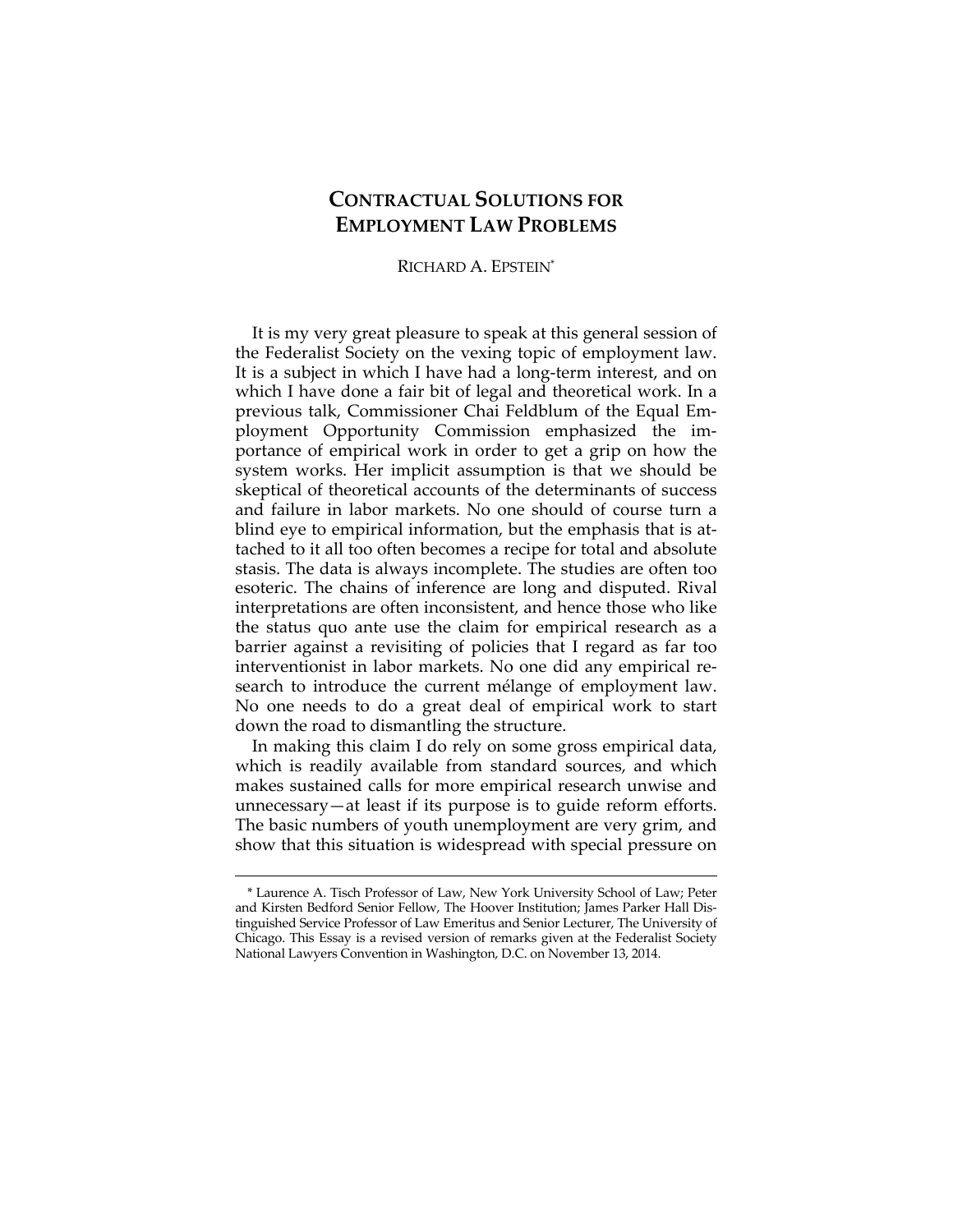members of minority groups. The available data does not paint a pretty picture.<sup>1</sup> Indeed, when one looks at the youth unemployment rate today (in this instance for sixteen- and seventeen-year-olds) we find that the numbers are virtually indistinguishable from the period between 1950 and 1955, when there were no protective laws on the books and systematic forms of segregation existed.<sup>2</sup> Starting in 1955 or so, the unemployment picture for both black and white males got worse, and the gap between black and white employment rates rose dramatically, even as the minimum wage compressed wages. What is striking about this early data is that the changes during this period of time, including an increase in minimum wage laws, had a differential effect between the groups, with a worse effect on black males. The simplest explanation is that earlier unemployment rates may have been roughly equal because the wage rates may have been lower for black workers, reflecting their weaker job qualifications at the time. This is a classic case in which institutional changes left both groups worse off.

The question then is what drives these changes, and here the theory tells a picture that is all too clear: regulation. The simplest graph of the effect of the minimum wage law shows that if the wage is constrained, supply will exceed demand at that level. This change means that the number of employment contracts formed will be fewer than would be the case if the restraint were removed, which would cause wages to fall and employment levels to rise. Labor markets are devilishly complex, but one thing that is sure today is that there are many forms of labor restrictions today not in place in the 1950s that help account for increased unemployment rates.

<u> 1989 - Johann Stein, marwolaethau a bhann an t-Amhain an t-Amhain an t-Amhain an t-Amhain an t-Amhain an t-A</u>

 <sup>1.</sup> *See, e.g.*, BUREAU OF LABOR STATISTICS, U.S. DEP'T OF LABOR, USDL-14-1498, EM-PLOYMENT AND UNEMPLOYMENT AMONG YOUTH SUMMARY (Aug. 13, 2014), *available at*  http://www.bls.gov/news.release/youth.nr0.htm [http://perma.cc/9U4P-W5JY]. The number of unemployed youth was 3.4 million in July 2014, down from 3.8 million a year earlier. The youth unemployment rate was 14.3 percent in July 2014, 2.0 percentage points less than a year before. Among the major demographic groups, July unemployment rates were lower than the prior year for young men (15.1 percent), young women (13.4 percent), whites (12.2 percent), and blacks (24.8 percent), while youth jobless rates changed little for Asians (10.9 percent), and

Hispanics (16.5 percent).

 <sup>2.</sup> For the data, see WALTER E. WILLIAMS, LEGISLATING BLACK UNEMPLOYMENT, NCPA POLICY REPORT NO. 112 (1984), http://www.ncpa.org/pdfs/st112.pdf [http:// perma.cc/3XAE-REHK].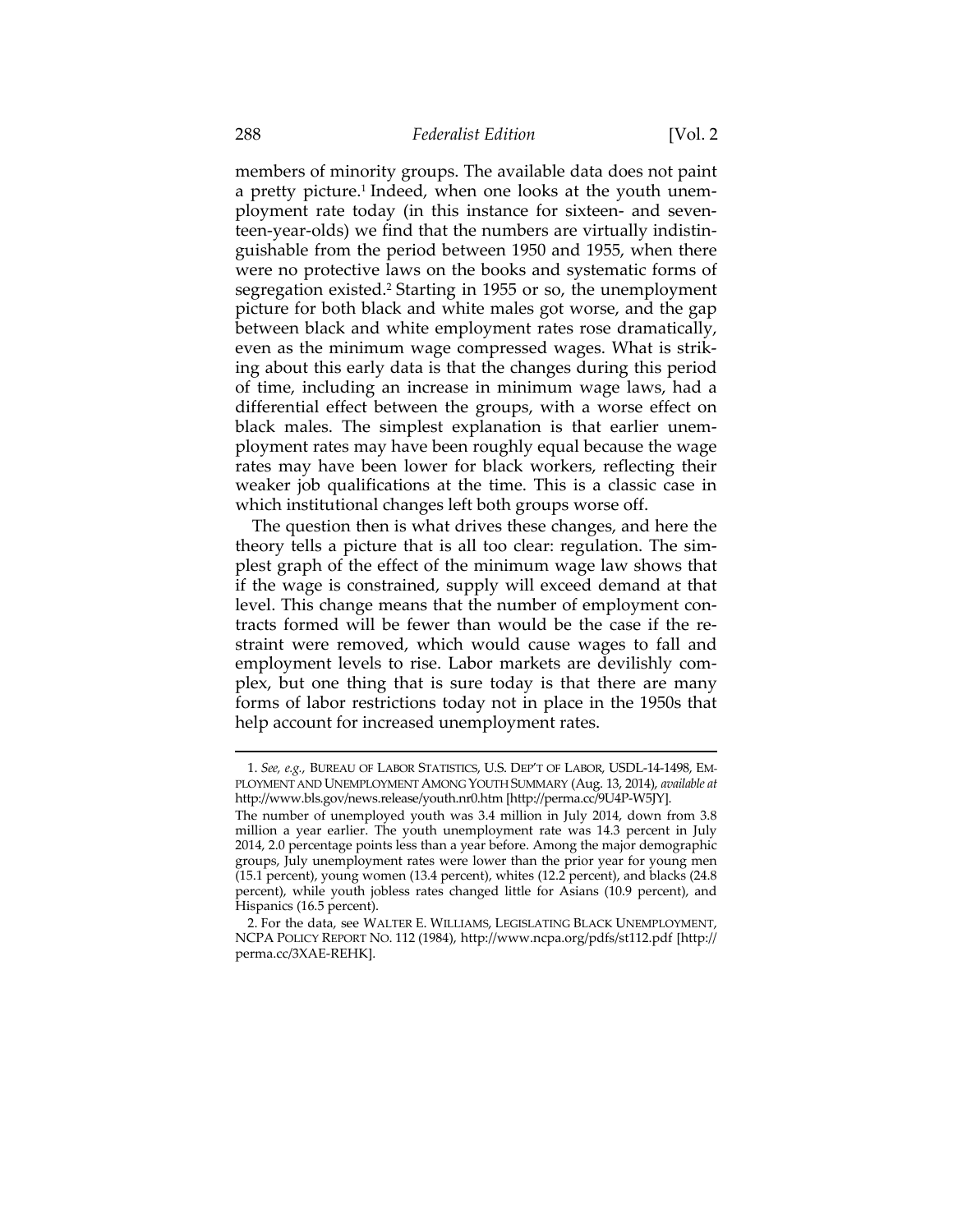Most critically, it is important to be conscious of where the gaps in our empirical knowledge lie—it is with the uncertainty as to the relative harm that is done by different measures, acting alone or in tandem. For example, it is very difficult to understand the adverse impact of a minimum wage law. One complication is that the impact depends on the gap between the market wage and the minimum wage. If the former is above the latter, the effects will be small, because wages can reach equilibrium. But there may still be workers in a robust market who are only employable at wages below the minimum wage, even if they constitute a small fraction of the total. With some increments in minimum wages, other adaptations of the employment contract could offset the burden of the regulation: those workers could be required to work on split shifts, pay for their own meals, and the like in order to dull the effect of the high minimum wages. At this point the adverse effect of the minimum wage law will reflect itself in the reduction of joint employer-employee surplus, not in the unemployment rate. But social losses also matter, even if they are much harder to measure empirically. That said, none of these complications have to be resolved before making the simple but sensible recommendation that the removal of all these restraints, which often operate in tandem, should help move us toward fuller employment.

There is another way to put the point. A great deal of evidence suggests that in general, competitive markets outperform monopoly markets. Therefore, markets that have barriers to entry are those with monopoly-like characteristics, which impede efficiency. The simple theoretical point here is that competitive markets essentially exhaust all the gains from trade. Where there are many people on one side of the market buying or selling widgets, people will search for the ideal trading partner. The fewer the impediments to entry and exit, the more likely it is that people will start to reach ideal kinds of results. You will never get to perfection because transaction costs are always positive, but they can be reduced, and I like to think that the Coase Theorem stands for the proposition that the best way to improve social welfare is to minimize transaction costs.3

 <sup>3.</sup> Ronald Coase, *The Problem of Social Cost*, 3 J. L. & ECON. 1 (1960).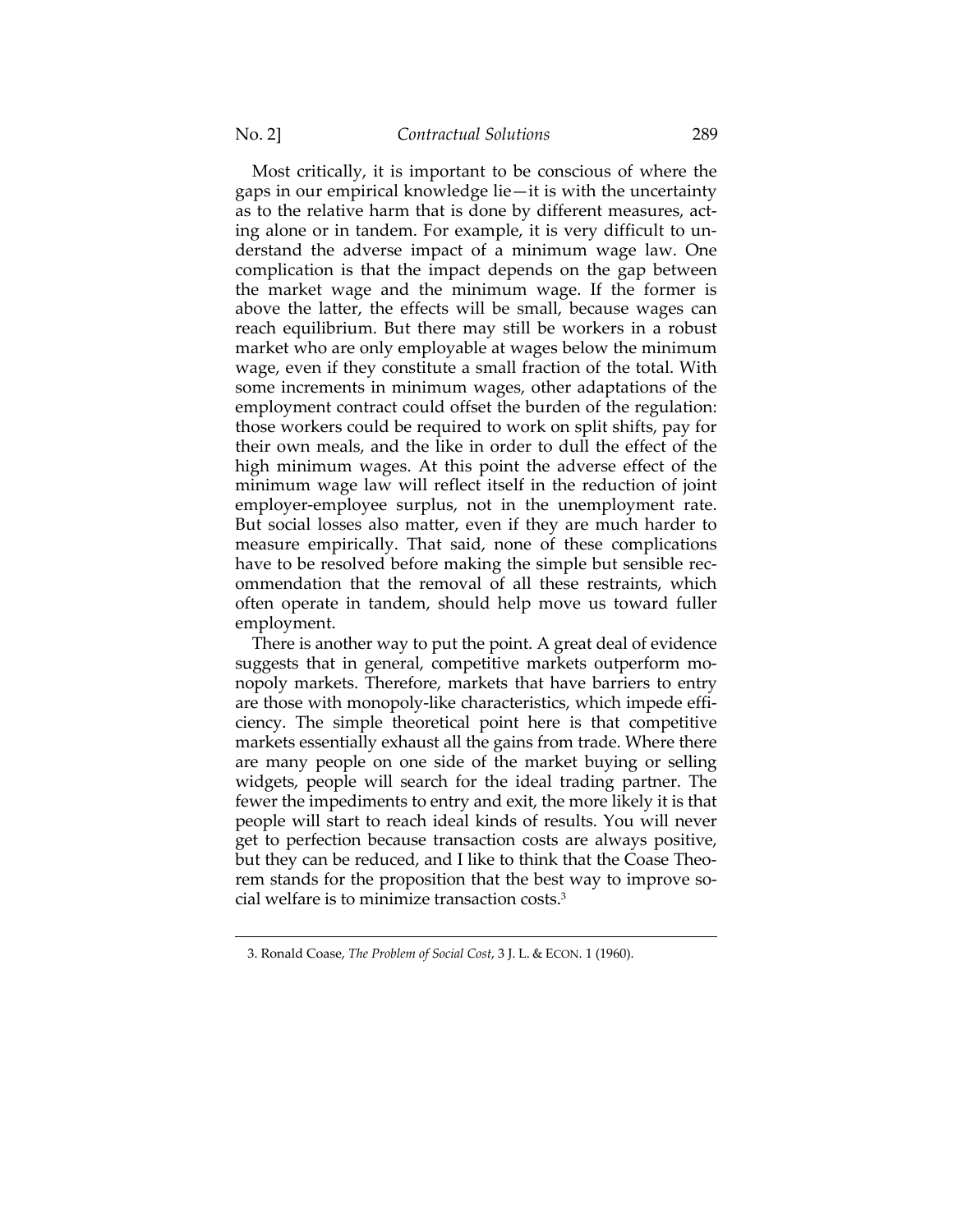## 290 *Federalist Edition* [Vol. 2

It is also important in this context to be careful in choosing the definition of a competitive market. Apart perhaps from a few commodity markets, there are no perfectly competitive markets anywhere. Labor markets are no exception to that rule. Workers are not perfect fungible in the way that shares of stock are fungible. Nor are they mobile in the way capital is mobile. As Professor Verkerke stressed in his remarks, ordinary people have other identities that interact with their status as employees. People have spousal issues, family attachments, personal disabilities, and all sorts of unique characteristics that impact their individual choices. But no matter how significant these personal features, they do not undermine the simpler point that for any given worker there are many job opportunities, just as for any given employer they are many different job applicants. The slippages that one observes in labor markets are of theoretical interest but of relatively little practical importance. Competitive labor markets are never, for example, the subject of an antitrust inquiry on the ground that some firm has dominant control in a particular market. The automobile and the commuter bus and train put an end to that. It is therefore important to remember that there is nothing in a minimum wage law, or indeed, in any other form of regulation that makes matters *more* competitive. The restraints on entry make them less competitive. There is no pressing social need to spend large government resources to make employment more difficult.

The same argument applies with respect to other distortions that are already in labor markets, including various programs such as the earned income tax credit, social security, Medicaid, or food stamps. This brief article is not the place to examine these forms of government intervention for their own merits. But it makes no sense in my view to take the position that we should add another set of regulations whose likely effect is only to make matters more difficult than they already are. Secondbest arguments that take the form "we now have to do A because we have just done B" should receive short shrift in policy discussions. If A is a mistake, the first-best alternative is to remove it. The effort to create clever offsets is usually counterproductive. The original distortion remains and new ones are added, which then become the engine for still further programs.

The common argument, for example, that it is good to expand welfare programs to offset the loss of jobs attributable to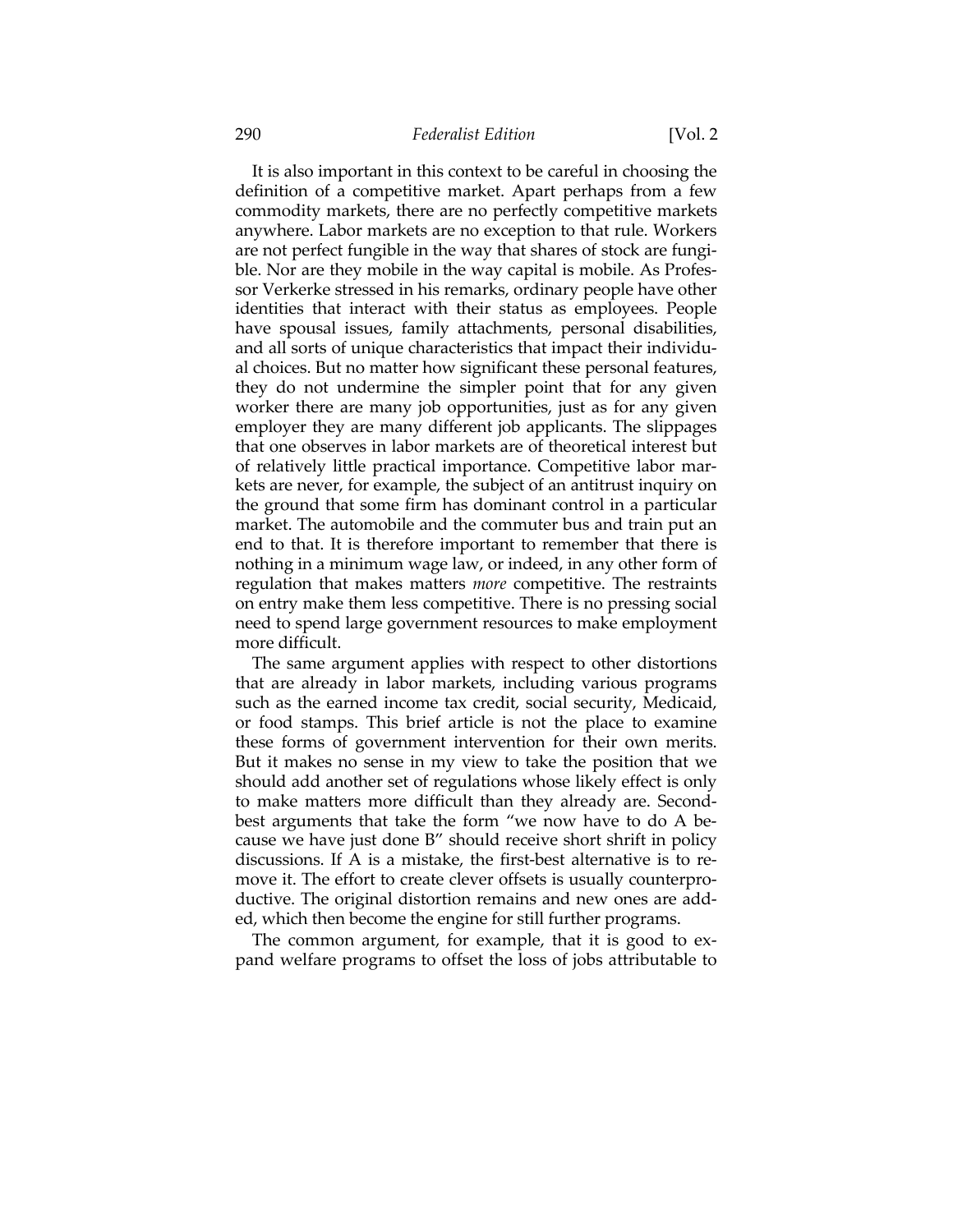minimum wages is a species of that dangerous reasoning. The two populations are not easy to identify, and there is every reason to think that each of these programs has its own tax and regulatory difficulties. If these programs are to be justified it should be on a stand-alone basis, not as part of a complex package. All too often economists resort to the theory of second-best to make the technically true claim that so long as there is one distortion in the market, it is impossible to say whether adding a second will make things better or worse. There is of course no theoretical way to refute this point. But the difficulty with it is that it is a showstopper in every case. Does anyone believe that it is fine for New York City to have rent stabilization because there are tariffs on imported beef or steel? The far better approach is to identify the market failure or externality that needs correction and address it directly. If there is a shortage of information about job listings, introduce—or better yet have a private party introduce—a listing service that will reduce the cost of search. There is no need for any regulation on these grounds.

As should be evident from this discussion, evidence about market structure and market imperfections that may prove relevant to a general inquiry on regulation writ-large is hard to deal with. But it is important to note that the lessons that come from outside the labor law area will not prove supportive of labor regulation unless rent and price control are regarded as a models that justify the minimum wage. No matter where we look, it is a good working assumption that any form of government action that pulls us further from a competitive equilibrium should be resisted. From this it does not follow that all forms of regulation should be rejected. In some markets, simple writing requirements could lead to a greater efficiency in markets, be it for labor or real estate, by reducing the costs of dispute resolution. It would, for example, be a gross error to confuse a statute of frauds, whose writing requirement has this objective, with a minimum wage law that does not. It is one thing to reduce the cost of ex post enforcement by taking ex ante precautions. It is quite another to reduce the opportunities for gains through trade by imposing many restrictions on labor markets.

Now it is of course the case that there are some markets, outside the labor area, in which it is not possible to reach a com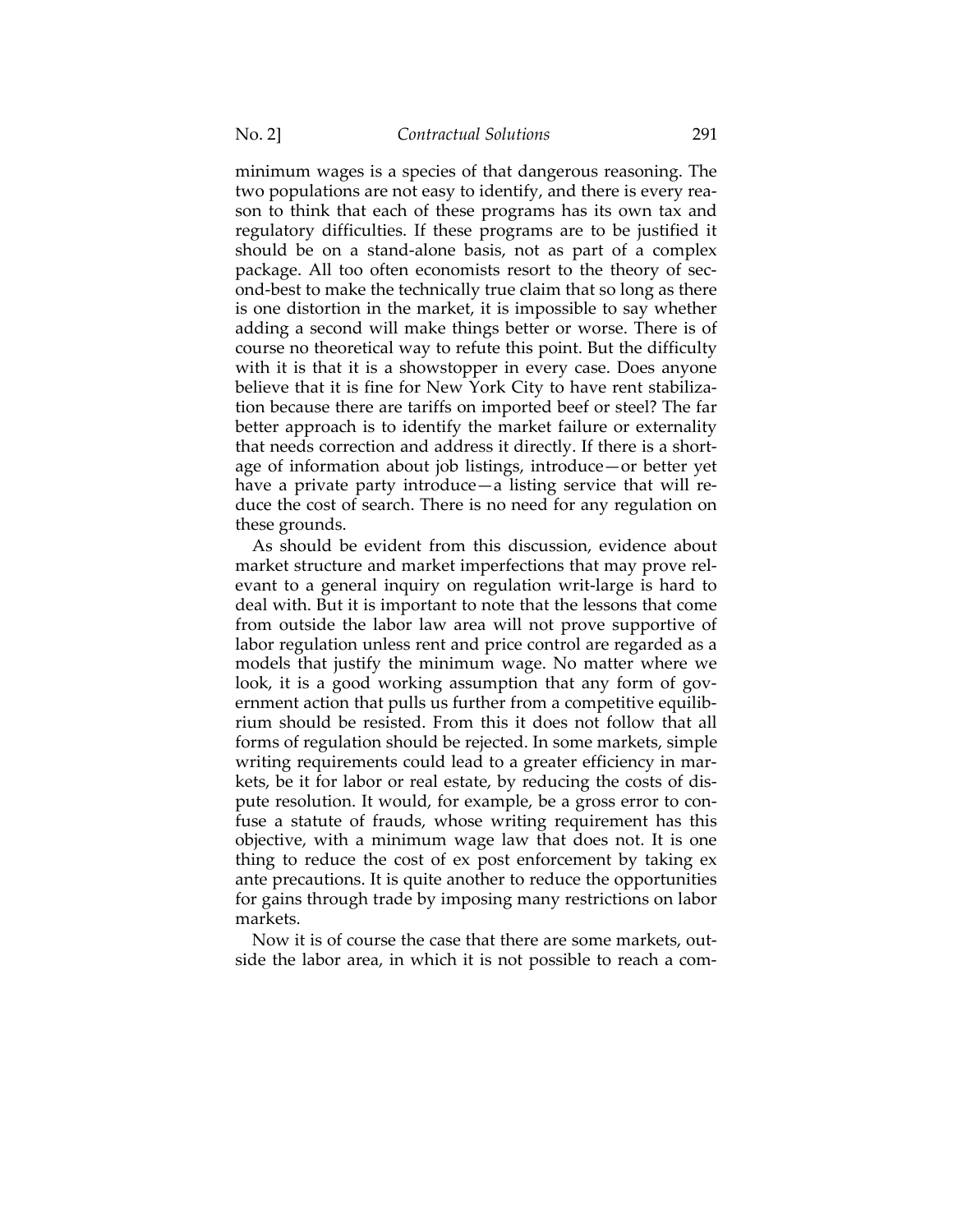petitive equilibrium. That is generally true in network industries, where each party has to interconnect with its actual and potential competitors. But it does not take much empirical evidence to distinguish an employment market from a telecommunications or transportation market, where these difficulties can arise. In labor markets, there is no reason to be worried about monopoly practices in the absence of government regulation. Even a firm in a network industry has to hire workers in competition with other employers, meaning that it may have some monopoly power in product or service markets, but none in labor markets. So this is an area where the general theory of economics cautions against public intervention on the terms and conditions of employment contracts. The purpose of regulations that are imposed should not be to frustrate contracts, but to reduce the impediments to their formation. Every time the law decides to "protect" certain people, its effort backfires. Thus the minimum wage law that protects people from low wages, protects them from getting any job at all.

The same logic applies to those protections that kick in formally only after workers have taken a job. A common form of that protection is protection from unjust dismissal. The law may well render tenure somewhat more secure than otherwise, but by the same token, it reduces the probability that one will get the job in the first place. Employers are repetitive players in markets. Even if they do not grasp the point instantly, one bad experience provides inoculation against others. The lesson that is quickly learned is that the inability to fire at will increases the cost of hiring workers who are high risk. The ex post protection turns out to be an ex ante disadvantage, which is why for so many years, very much against the grain, I have been in favor of the contract at will, which preserves needed flexibility for the benefit of employer and employee alike.<sup>4</sup>

I think this conclusion ties in neatly with my basic theory. If we look around at labor markets, the most common type of arrangement is of course the contract at will, that allows an employer to fire, and a worker to quit, for good reason, bad reason, or no reason at all. One simple feature about this contract is that

<sup>&</sup>lt;u> 1989 - Johann Barn, mars ar breithinn ar chuid ann an t-Alban ann an t-Alban ann an t-Alban ann an t-Alban a</u> 4. *See* Richard A. Epstein, *In Defense of the Contract At Will*, 51 U. CHI. L. REV. 747 (1984).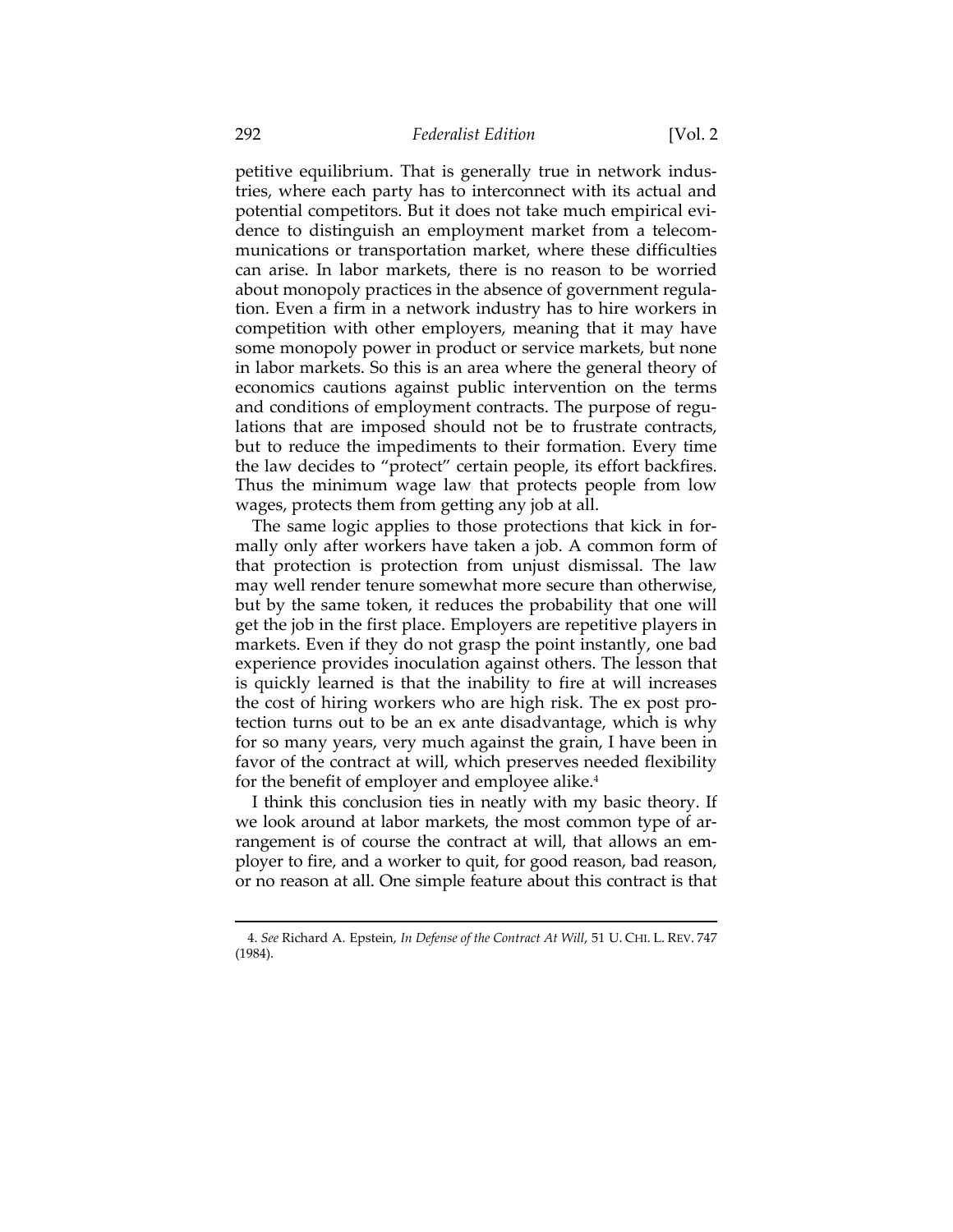the threat to quit or fire is always there. Getting a new employee is difficult, as is finding a job, so that both parties have an incentive to preserve the relationship. Often that simple dynamic means that contracts that can be terminated at the blink of an eye can often last for years. Indeed, the incentives to behave well are larger because of the heavy reputational costs that can arise from arbitrary and capricious behavior. These apply on both sides of the deal, but they are likely to be stronger constraints on the employer, especially of a large firm, that is constantly in the labor market. For a firm to get a reputation as a bad place to work is very costly to overcome. And so it is that informal constraints without legal remedies can do an effective job in disciplining behavior—in labor contracts as everywhere else.

To be sure, there is no reason to force all contracts to take this form, but the frequency of the arrangement suggests that it should be the default arrangement. Many of the deviations from this form will preserve the at-will feature for termination, but will often require that the employer pay some fixed severance paid, often tied to some combination of years of service and final salary. The point of these deals is that they allow for clean termination because there is no need to calculate consequential damages or demand that the employee take difficult steps to mitigate damages. It is of course possible to add "for cause" provisions for termination into any employment, but their relative infrequency suggests that parties to voluntary transactions do not want to litigate the break-up, given that the costs are necessarily shared between them.

Now, once state regulation is introduced into labor relations, there are three parties to every employment contract, one of which has all sorts of powers that are never granted to any ordinary private business. Oftentimes it is said, especially with labor contracts, that we should not fear the government. After all most employers and employees are strongly against all forms of race and sex discrimination for the simple reason that it is bad for business whether or not we have an employment discrimination law. In these cases, the argument is made that the law serves the benevolent function of tracking and enforcing social norms. For these purposes, it does not matter which of these social norms I accept or reject, but the following caveat holds in all cases. No matter how desirable the social norm, no matter how strong the consensus behind its application, the last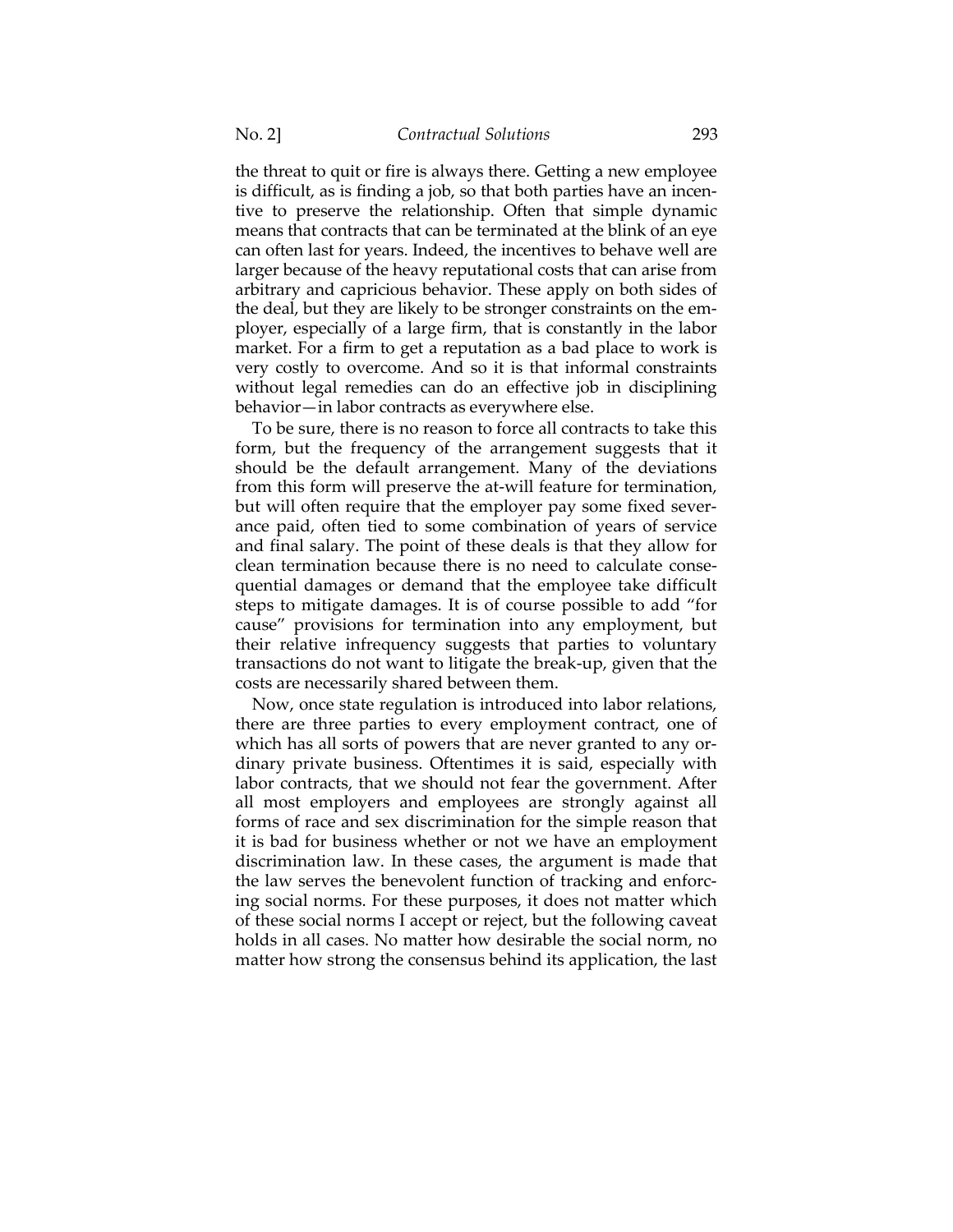thing that the laws should do is harden the social norm into a legal command which goes against the grain of the contractual choices of the private parties. The problem is with second order effects. Legal norms are not self-enforcing, nor are they evident. There could easily be factual disputes that the third party cannot understand. It is easy to miss some social norms from the outside. It is possible that norms will evolve more rapidly than the law itself. Hence the threat of legal enforcement will change primary practices even before the law is asserted, for at the very least documentation of behaviors and practices reduces the level of informality at which businesses can run, and the extra costs are divided in uncertain proportions between the party. There are also additional taxpayer-funded public expenditures that are themselves a wedge in contracting behavior. There are reasons why parties set out some terms explicitly and leave others to the be worked out informally. That option is effectively eliminated when government oversight comes in.

All these matters apply to the youth unemployment market like any other, only more so. Here workers are inexperienced. They may be of widely varying quality. It is risky to hire them. It is in the interest of workers with weak credentials that they be able to start at low wages so that they can dispel doubts on the job, which could then lead to promotions as they acquire additional skills and reputational capital. Freezing workers out at the ground level means that they cannot gain access to all the nonpecuniary benefits of the job. The point here applies not only to workers with little education. It applies also to those with more education who are willing to work at unpaid internships.<sup>5</sup> They should be encouraged to do so, because the contacts and skills they acquire can easily lead to paying jobs with the firms that run the internships, or to getting skills that can be used elsewhere. The benefits of laws banning unpaid internships in practice do not go to the workers they are claimed to protect, but, as intended, to their union competitors, who can usually acquire higher wages, and in any event do not take unpaid internship

 <sup>5.</sup> For some of the complexities, *see* Sharon A. Snyder, *Unpaid Workers—Interns Under the Fair Labor Standard Act*, MARYLAND STATE BAR ASSOCIATION SECTION OF LABOR AND EMPLOYMENT LAW NEWSLETTER, Spring 2013, *available at* http:// www.ober.com/publications/2228-unpaid-workers–––interns-under-fair-laborstandards-act [http://perma.cc/CD4L-2FG4].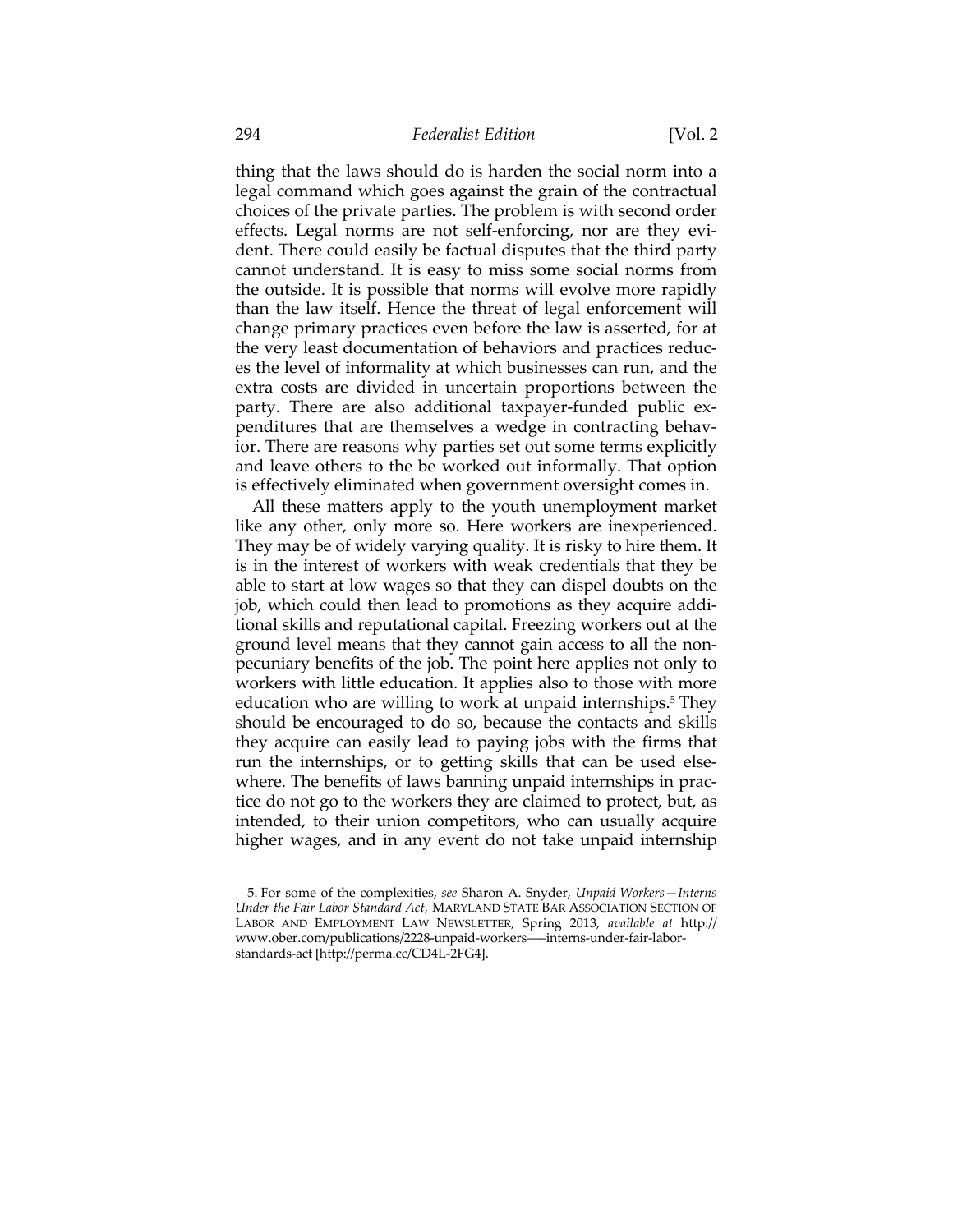jobs. So there is yet another empirical truth: rules that are sold as protecting the regulated parties are often supported by their direct competitors who are not similarly burdened by the laws.

Well, how does one reform the law? The modern answer is to propose half-measures, which depend on ad hoc exceptions to the rule, such as allowing flex time or a limited youth exemption under the FLSA. But these measures add complexity without getting to the root of the problem. And they will surely do little to stem the constant flow of well-crafted lawsuits under the Fair Labor Standards Act, which should be rejected as a failed social experiment that only chills a labor market that needs to expand, and which should be instantly repealed. Once repeal is done, employers and employees can decide whether they want flex time or overtime. Employers will be able to hire people on parttime or permanent basis, without having constantly to satisfy somebody inside the government whose external norms are not based on anything which you would remotely call empirical evidence. What these rules are based upon is at best a theoretically consistent a priori vision of what they regard to be the just society that they're prepared to impose on everybody else. They are certainly not based on empirical research of any form.

I think that the same analysis applies to employment discrimination laws, which again I have long opposed.<sup>6</sup> Is it really the case a priori that we are absolutely positive that anybody who decides to discriminate on any grounds—race, sex, and so forth—is in fact behaving in an inappropriate manner? I do not think that need be the case at all. It may well be that in certain kinds of jobs, women do better than men. It may be true that older people are better than younger people at certain jobs. It may well be that there are consumer preferences that actually matter especially in the provision of intimate personal services which give rise for discrimination based on sex, race, religion or national origin. Let voluntary sorting take place and it is not clear that men will always be preferred to women, or the reverse. The same is true with age, and even the hot-button topics of race and national origin. What is likely without a labor law is a more efficient matching of workers with jobs and workers with

<sup>&</sup>lt;u> 1989 - Johann Barn, mars ar breithinn ar chuid ann an t-Alban ann an t-Alban ann an t-Alban ann an t-Alban a</u> 6. RICHARD A. EPSTEIN, FORBIDDEN GROUNDS: THE CASE AGAINST EMPLOYMENT DISCRIMINATION LAWS (1992).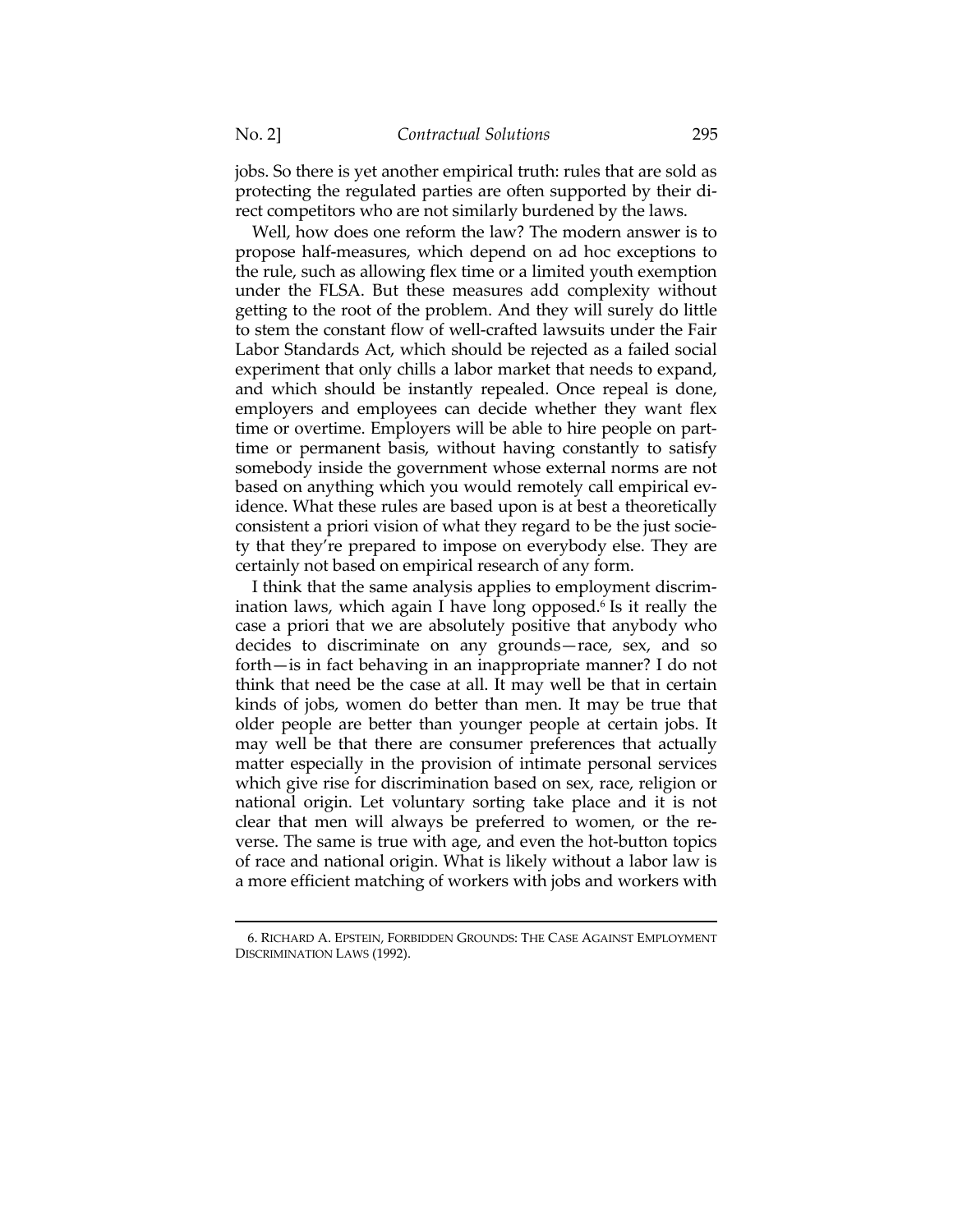clients. Indeed, workplace dynamics matter, and one of the strongest arguments for the repeal of Title VII and similar laws, including the Age Discrimination in Employment Act, is that repeal will facilitate a variety of special recruitment, affirmative action, and diversity programs that a resourceful firm looking for a market edge can introduce on their own initiative—without having to run the gauntlet of getting approval from the Commissioners of the EEOC or any similar organization.

In speaking against employment discrimination laws, I freely confess that I do not know what the ideal configuration of workers is for any given firm. But that is precisely the reason why the laws are so dangerous. The EEOC does not know that either, but it tries to fix a problem that it does not understand. Viewed in this light, the advantage of freedom of contract is that people with better knowledge on the ground can outperform the EEOC, whose five commissioners have no extensive practical knowledge in most labor areas. It is yet another application of the basic principle that decentralized decision making will work better than government operation because the government suffers from two incurable disadvantages: It has neither the incentive nor the knowledge to make the right tradeoffs in complex situations.7 It is by no means the case that all employers, or indeed any, will behave in a retrograde fashion without antidiscrimination laws. Why should anyone think that an antidiscrimination law is needed for gay and lesbian workers when most employers are way ahead of the game in introducing specially-tailored programs that would not be required by any antidiscrimination laws? Nor does it matter if some groups for religious or other reasons choose not to enter that market for gay or lesbian workers. What matters is the number of opportunities that any person has, not the number of places where he or she cannot work. Better an expanded labor market that offers countless jobs, some of which are open to subsets of the population, than a labor market with fewer opportunities available to all. People gravitate to the people who prize their skills, not to those who do not.

<sup>&</sup>lt;u> 1989 - Johann Barn, mars ar breithinn ar chuid ann an t-Alban ann an t-Alban ann an t-Alban ann an t-Alban a</u> 7. With the inevitable citation, Friedrich A. Hayek, *The Use of Knowledge in Society*, 35 AM. ECON. REV. 519 (1945).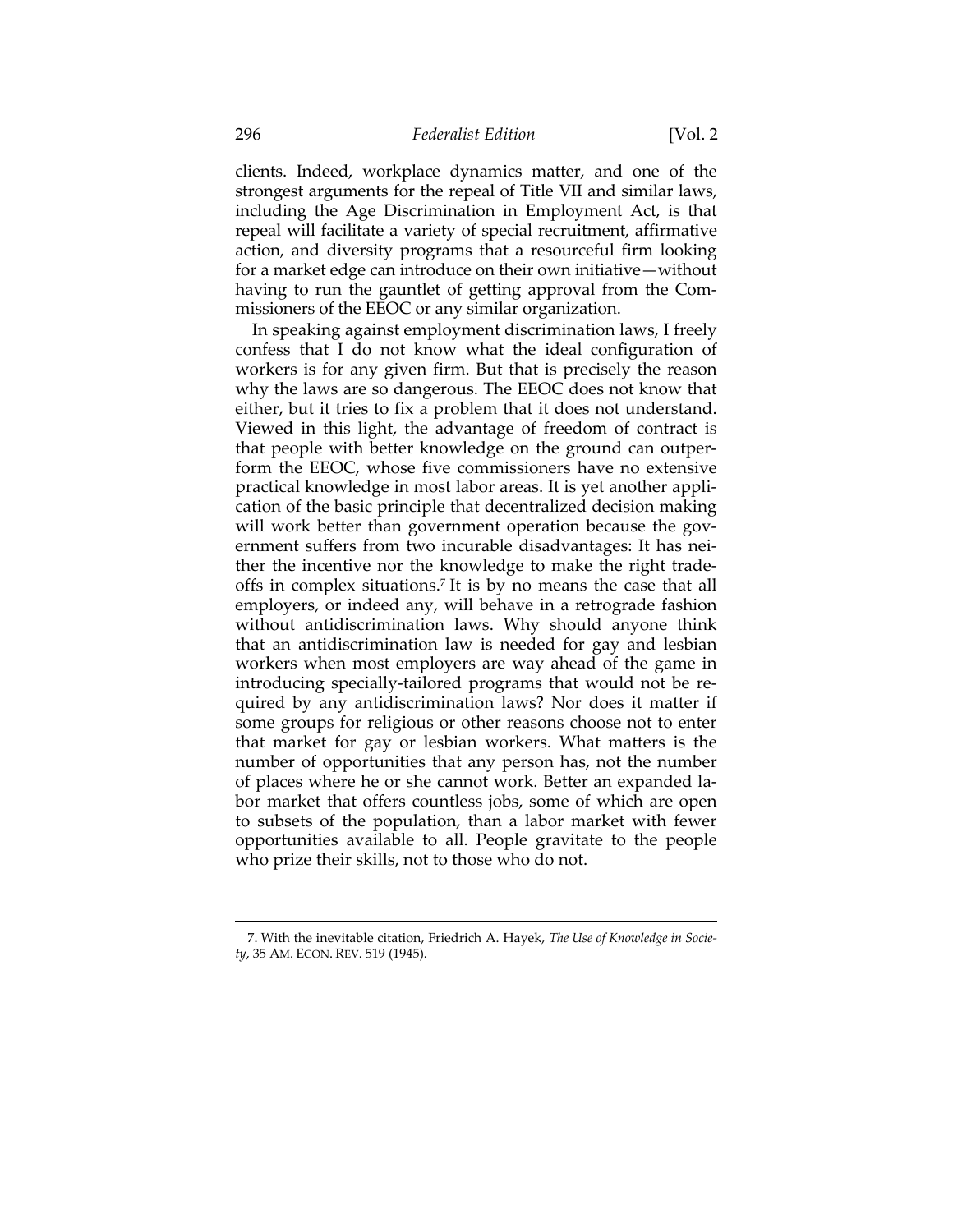On this point, I remember years ago a friend of mine who ran a large public corporation told me his views on hiring. Here was his blunt message: "Look, 35 percent of the workforce is white male, and I've got to hire God knows how many people every year. I can't just concentrate on that group. I have to make this place congenial to everybody, and if I don't have people in my workforce who can work with anybody who comes in, they're no good to me." Well, this set of understandings is a way in which you can enforce a non-discrimination principle in a robust and contextual manner in large corporations. It works because the CEO really wants it, and it spreads up and down the ranks. These attitudes last when internally generated. They are suspect when imposed from without by decrees from uninformed government agents whose power is inverse to their knowledge.

What is instructive in this regard is that the government's position has never held with respect to age discrimination. Here the practice before the passage of the ADEA was for most firms to have firm retirement rules for virtually all workers from top to bottom. The decision to end a relationship did not put workers out to sea, because the employment contract dovetailed with the pension programs (including Social Security) that were designed on their behalf. Nor did the employer act like a legislature that banned these workers from taking new jobs at other firms, which is the norm in England where it wreaks havoc with overall labor markets by shutting people out for no good reasons. In the United States, workers who retired from one business could work for another, or even start their own business.

When there is an employment practice as uniform as mandatory retirement, there are only two possible reactions. The first is that the market, that is, the countless employers in the market, all suffer from some collective delusion that leads them to systematically undervalue the contributions of older workers. But that is not remotely plausible. These are not combined judgments by a small group that speaks for all firms. These are independent judgments made by a large class of firms, and they have good reason to change that judgment if it is incorrect. Their local knowledge dominates any knowledge that any government commission could have of the subject. The second explanation is best. They actually know what they are doing.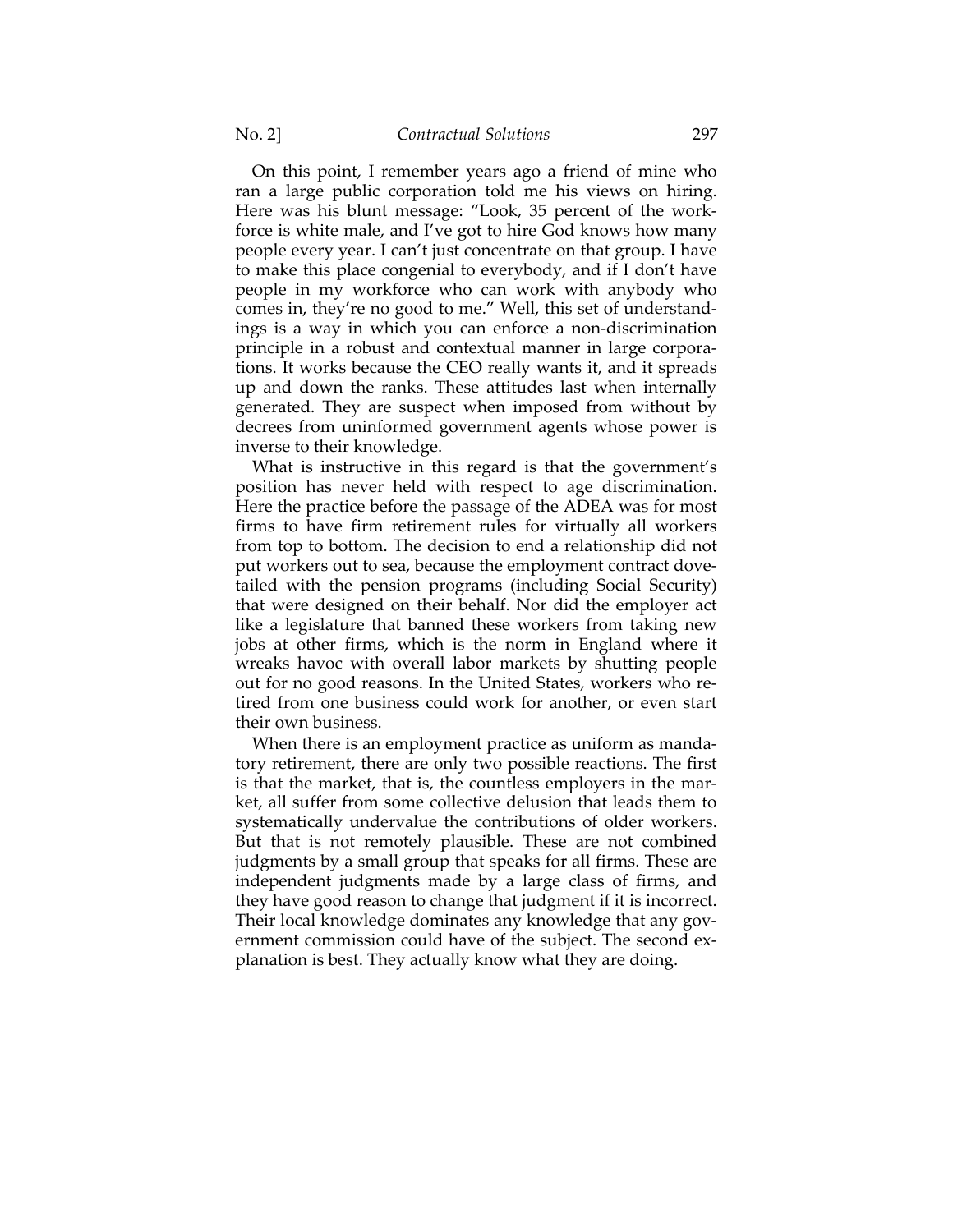## 298 *Federalist Edition* [Vol. 2

What then is the explanation for the practice? Here the simplest point is that often times there is a natural cycle to workers. Keeping older workers on makes it more difficult for younger workers to advance in orderly fashion to higher positions. In addition, it is often wise to replace people before they start to deteriorate rather than waiting until the time that performance levels start to dip, at which point there could be extensive loss in productivity and morale, until some cumbrous procedure is put in place to resolve the dispute on some individuated grounds. It is easy to state that workers can only be fired for cause, but that principle is devilishly hard to apply especially when the loss of efficiency could take place at an increasing rate. The advantage of a fixed retirement rule for all which most companies have for their senior workers under an exemption from the  $ADEA<sup>8</sup>$ -is that it does not cast needless aspersions on the workers let go and does not involve the firm in ugly internal fights as to who should stay and who should go. So long as labor markets are left unregulated, there should be a voluntary sorting after a mandated retirement in which good workers get picked up by other firms that can make that kind of individuated judgment about a given worker without having to make invidious comparisons with his or her coworkers. How strong these arguments are is likely to vary from case to case. But what matters for the legal judgment is that these variations are not amenable to an ADEA-type regulatory scheme. Do nothing via government and the problem will take care of itself at the firm level.

In dealing with this issue, Professor Verkerke cites a study indicating that it is wrong to assume that higher retention rates for older workers necessarily results in a loss of entry level positions.<sup>9</sup> I suspect that is true for the simple reason that there is relatively little overlap in the skill sets of two classes of workers so that it is unlikely that one should be regarded as a close substitute for the other. In general it is unwise to draw any inference about the desirability of the ADEA from this one nega-

 <sup>8.</sup> *See* Jonathan Gruber, Kevin Milligan & David A. Wise, *Introduction and Summary* to SOCIAL SECURITY PROGRAMS AND RETIREMENT AROUND THE WORLD: THE RELA-TIONSHIP TO YOUTH EMPLOYMENT (Jonathan Gruber & David A. Wise eds., 2010).

 <sup>9.</sup> *See* J.H. Verkerke, *Employment Regulation and Youth Employment: A Critical Perspective*, 38 HARV. J.L. & PUB. POL'Y 801, 805–06 (2015).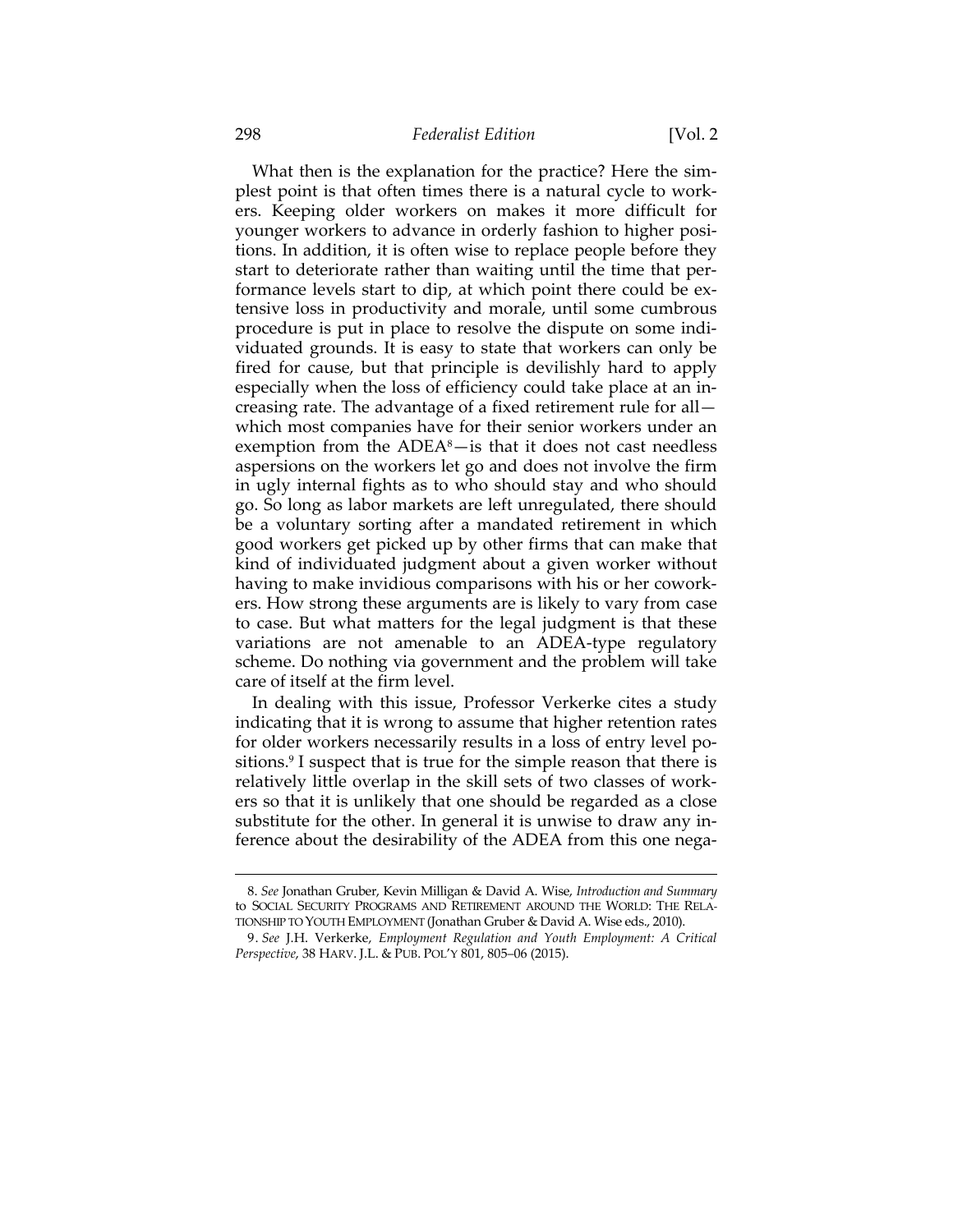tive finding. The first reason is that this finding is not likely to apply in all submarkets with equal force. Thus in the academic market, in my view the ADEA has had very bad effects because it does influence the rate of substitution between senior faculty and junior faculty. Here the skill sets are relatively similar and hence the rates of substitution are far higher. When I worked on this issue extensively at the University of Chicago around  $1990<sub>i</sub>$ <sup>10</sup> it was widely assumed that the salary of an entry-level employee at age thirty to thirty-five was about half of that of a senior employee at age seventy or so. Yet on average, with notable exceptions, the productivity of the older professor was on the decline. The ability to take on graduate students for multiple-year commitments was impaired. Work in new fields was diminished. Influence over new hires could be inordinate. The ability to guide the long-term policy of the department or university was compromised. In private I could not find a single administrator who was in favor of lifting the cap on mandatory retirement. In fact, quite the opposite, they all rushed to introduce buyout programs for senior faculty that could pave the way for the more rapid deployment of younger faculty, which is something that a university would not do if it desperately wanted to hang on to senior faculty as a group. But by the same token I could not find one who was prepared to speak out against that proposal, given the heat that would be generated in the other direction.

The situation is different in other industries. In many cases, employees opt strongly for early retirement, so there is no fear of a displacement effect. In other cases, the law does not apply, as to partners and senior executives. The clear point here is that the motivations that influence job retention decisions for senior workers, and the overall legal environment in which these decisions are made, is vastly different at the end of the employment cycle than it is at the beginning. It is therefore a mistake to assume that if the ADEA did not have much effect on labor rate participation at the top, other forms of employment regulation would also have very little effect at the bottom. That is just not so. Entry level workers have a different set of issues in establish-

 <sup>10.</sup> For some then-contemporary reflections, see Richard A. Epstein & Saunders Mac Lane, *Keep Mandatory Retirement for Tenured Faculty*, REGULATION, Spring 1991, at 85.